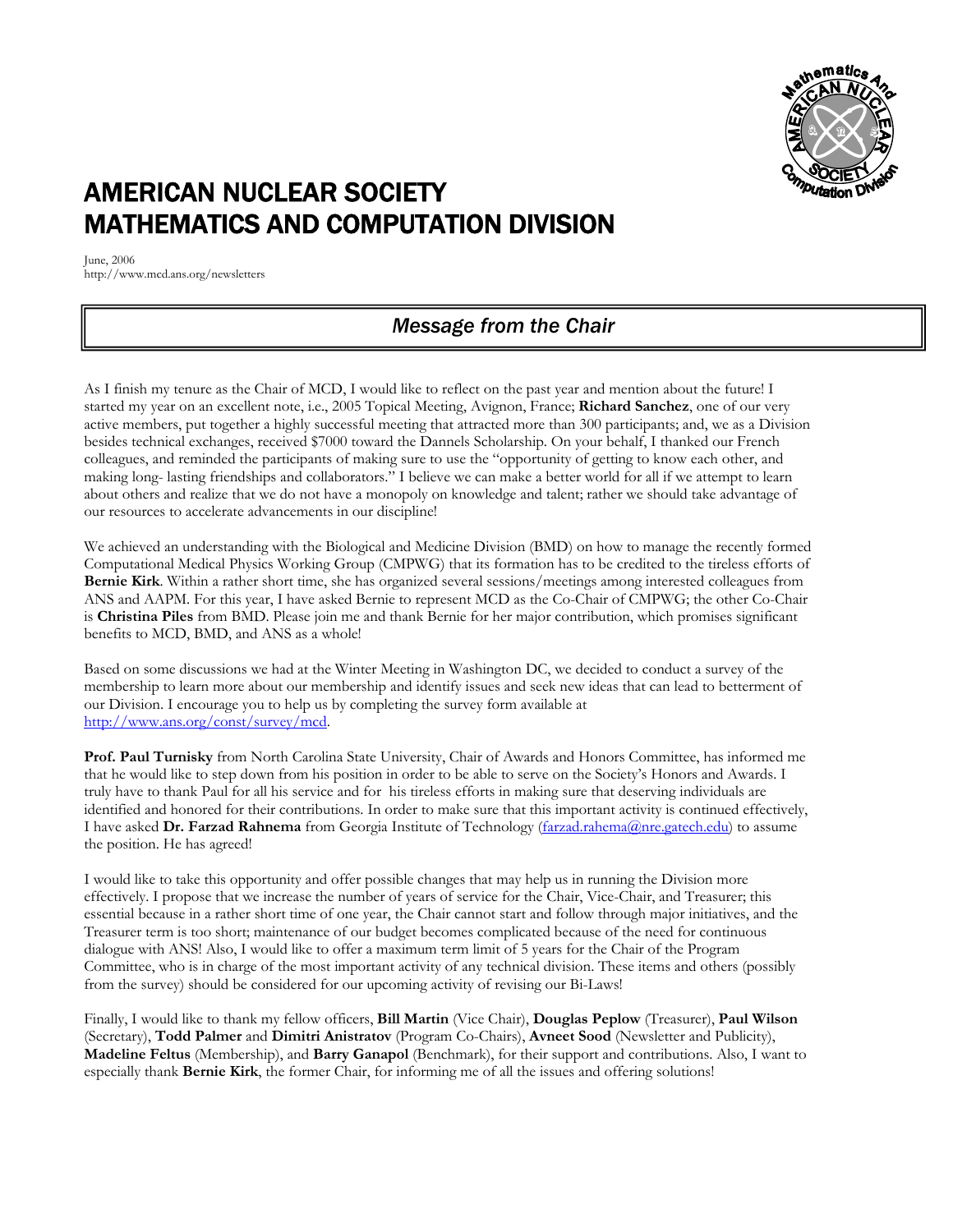And, thanks for the opportunity of serving you! I am looking forward to an exciting year under leadership of my good friend, and prominent member of our Division, **Prof. Bill Martin** from University of Michigan!

Alireza Haghighat University of Florida

### *2006 ANS Winter meeting: Mathematics and Computation Sessions*

**SUNDAY, 4 June 2006 1:00 p.m. - 2:00 p.m.. Program Committee Meeting: Sierra 1** 

**SUNDAY 4 June 2006 2:00 p.m. - 4:00 p.m. Executive Committee Meeting: Sierra 1**

**MONDAY, 5 June 2006 P.M.** 

**Current Issues in Computational Methods-Roundtable** 

**TUESDAY, 6 June 2006 A.M. Computational Medical Physics Benchmarks** 

**WEDNESDAY, 7 June 2006 A.M. Transport Methods: General** 

**WEDNESDAY, 7 June 2006 P.M. Computational Methods: General** 

## *PROGRAM COMMITTEE*

The next **Mathematics and Computation Topical Meeting** will be held **April 15-19, 2007, in Monterey, California**. The meeting will be held jointly with the **International Conference on Supercomputing in Nuclear Applications**, an arrangement that worked well for the Saratoga Springs meeting in 1997. The conference banquet is currently planned to be held at the world-renowned Monterey Bay Aquarium. Join us in beautiful, dramatic, romantic, and historic Monterey! Information on Monterey as well as information about the meeting will be posted to the conference web site: <http://mc-sna07.nuc.berkeley.edu>.

 **[**Submitted by Jeff Favorite, Publications Chair**]**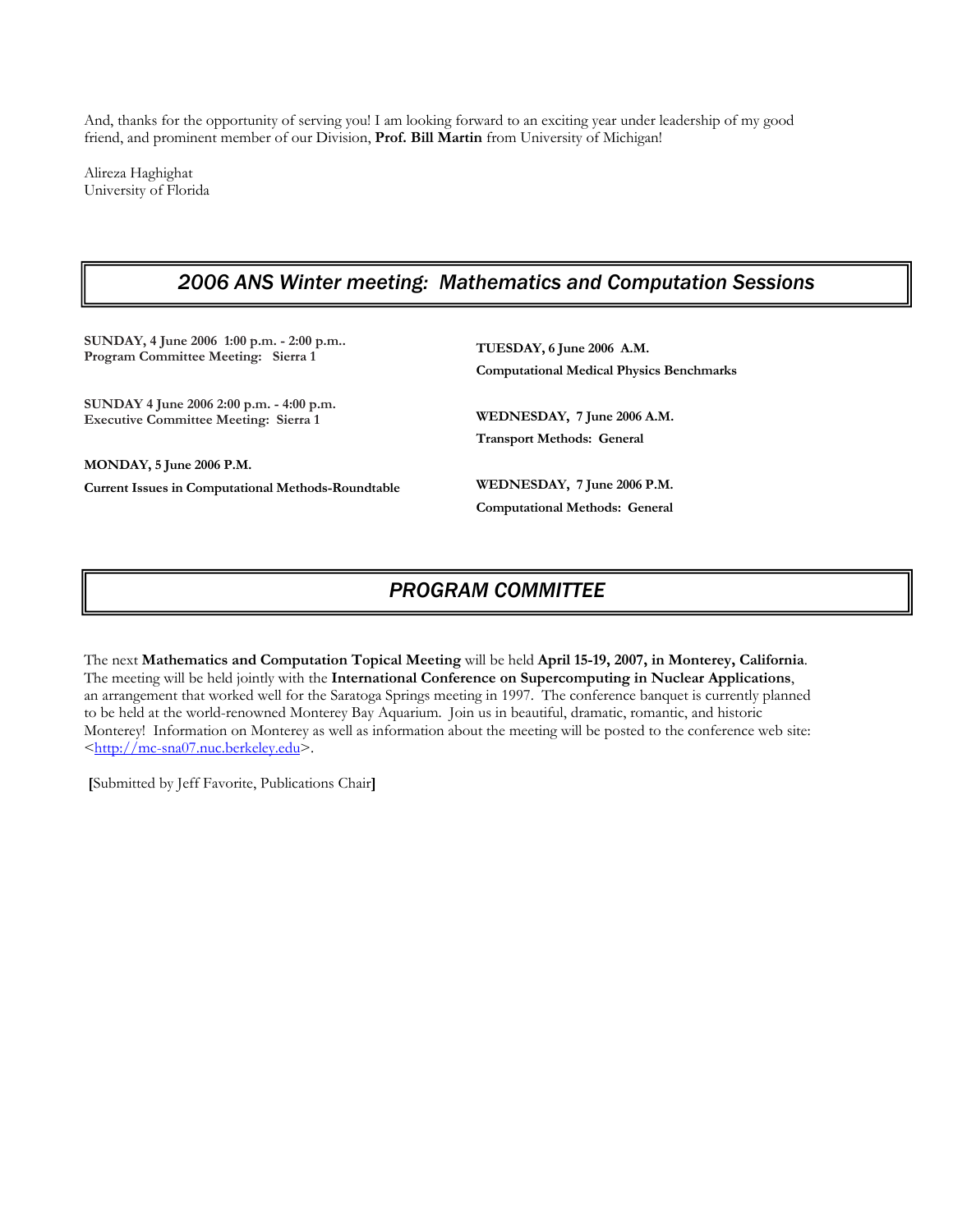### **ANS-10 Standards Subcommittee Report**

The M&C Division sponsors the ANS-10 Standards Subcommittee. ANS-10 currently maintains three Standards in areas of interests to the M&C membership.

**ANSI/ANS-10.5-2006 Accommodating User Needs in Scientific and Engineering Computer Software Development** was recently approved by the American National Standards Institute (ANSI) and is the newest of the ANS-10 Standards. It replaced ANSI/ANS-10.5-1994 Accommodating User Needs in Computer Program Development and provides information for addressing the needs of the end user when developing software.

**ANSI/ANS-10.4-1987; R1998 Guidelines for the Verification and Validation of Scientific and Engineering Computer Programs in the Nuclear Industry** is under revision. The current working title for the revised Standard is "Criteria for Quality Assurance of Scientific and Engineering Computer Programs for the Nuclear Industry". Dr. Charles Martin (charlesm@dnfsb.gov) is the Chair for the ANS-10.4 Working Group. Please contact Dr. Martin for additional information.

The last of the ANS-10 standards is **ANSI/ANS-10.2-2000 Portability of Scientific and Engineering Software**. This standard provides recommendations and requirements that will simplify the implementation, conversion, and modification of computer programs on various hardware/software configurations. ANSI/ANS-10.2 is due for maintenance. If you are interested in working on this Standard, please contact Andy Smetana.

Finally, if you have an idea for a new Standard or an interest in serving on the ANS-10 Standards Subcommittee, please contact Andy Smetana (andy.smetana@srnl.doe.gov).

Andy Smetana Chair ANS-10

**[Provided by Andy Smetana, Standards Committee Chair]** 

## *Membership Committee*

The Mathematics and Computation Division is one of the smaller ANS division but our membership numbers have been relatively stable. Please remember to renew your ANS National Membership Dues for 2006, and be sure to check off M&C as one of your divisions. You can have more than the two free divisions, for a small fee. ANS members who do not immediately renew will get three mailings, a monthly email reminder, and may get a telemarketing call. If the 2006 dues are not paid before July 2006, they are dropped from national and M&C membership. It is imperative to have folks pay their national dues by JUNE. We will have our M&C list for the November meeting. The membership list can be sorted by organization, age, zip code etc, students, etc. If we can ask for your help to call a coworker to be reminded, or a friend, let us know.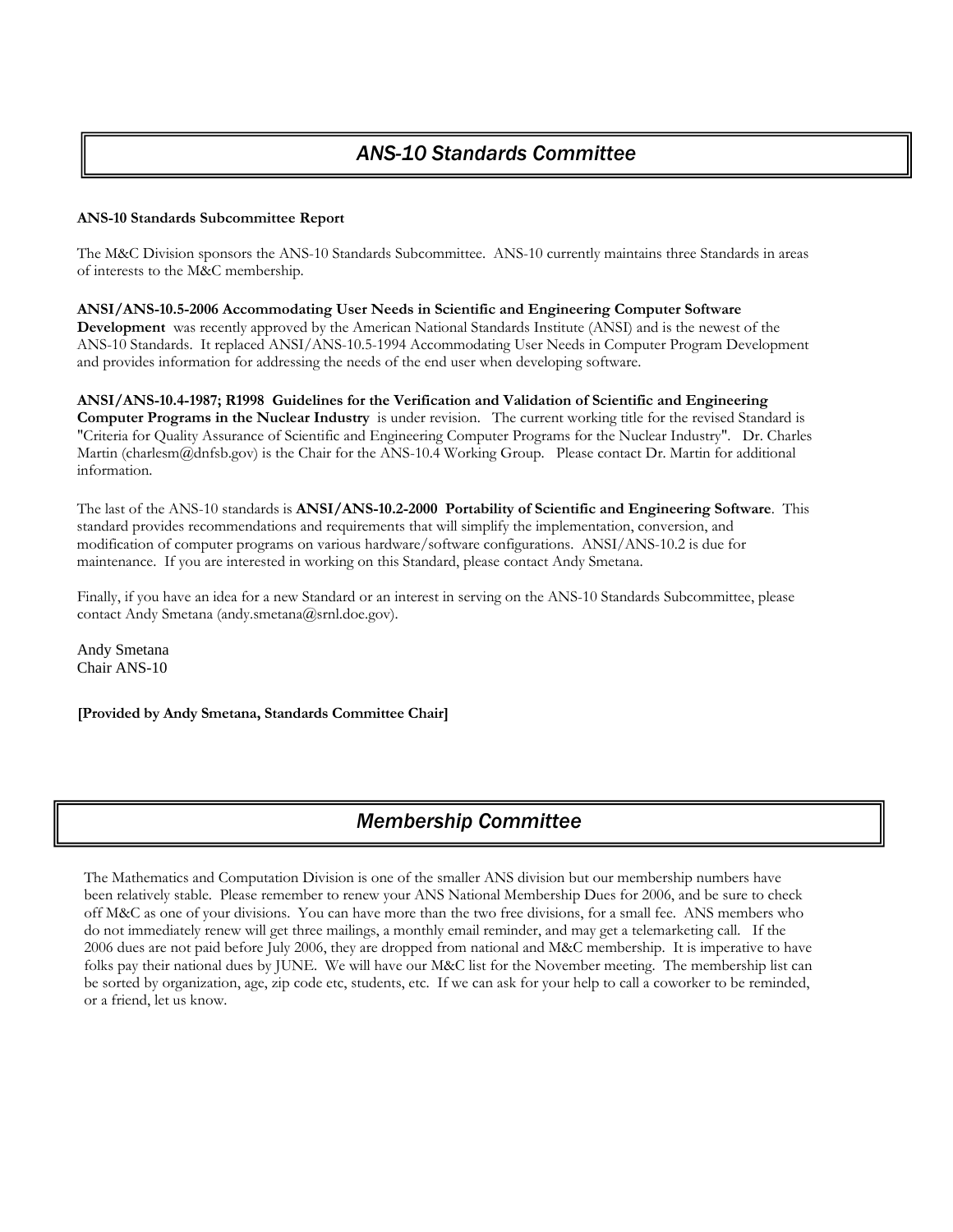

Note that we have as of December 2005:

\*1000 members, which INCLUDES 186 student members.

\*As of April, we have 1053 members, however 108 members are UNPAID. (This includes 174 students of which 38 are unpaid!!!)

\*Notice that with 1000 members we are 9.3% of the total ANS membership of 10,783, and our numbers have been growing in percentages!

I hope to see you all in RENO in June

**[Provided by Madeline Feltus, Membership Committee Chair]**

**Editor's Message**: This newsletter will be issued twice a year and can be accessed electronically at

http://www.mcd.ans.org/newsletters . Please send your newsletter items and comments to me, Avneet Sood at Los Alamos National Laboratory, P.O. Box 1663 MS F663, Los Alamos, NM 87545; Tel: (505) 667-2119; email: sooda@lanl.gov.